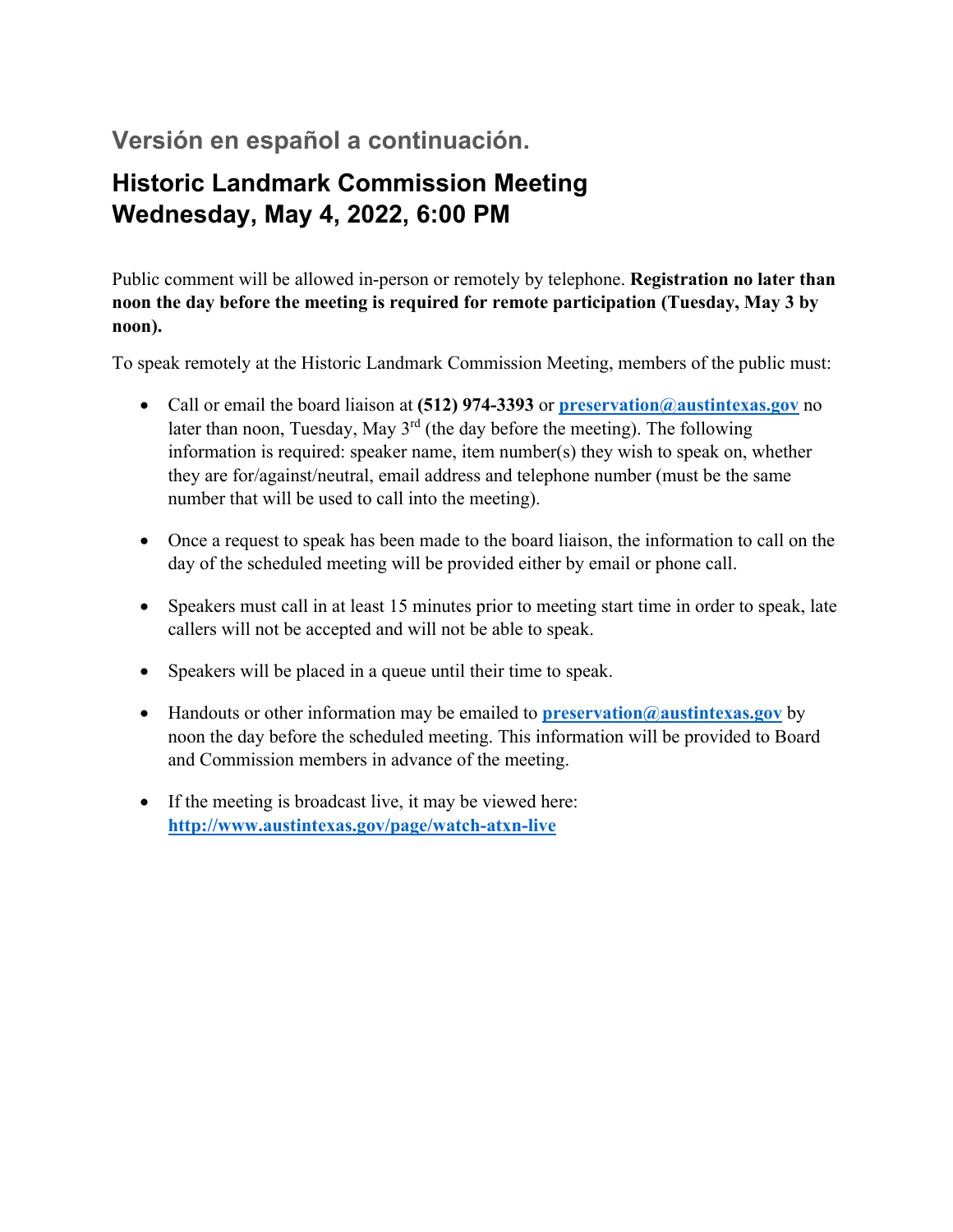# Reunión del Historic Landmark Commission

# FECHA de la reunion (**4 de mayo, 2022**)

Se permitirán comentarios públicos en persona o de forma remota por teléfono. **Se requiere registro a más tardar al mediodía del día anterior a la reunión para la participación remota. (Domingo 4 de mayo al mediodía).** 

Para hablar de forma remota en la reunión, los miembros del público deben:

- Llame o envíe un correo electrónico al enlace de la junta en **(512) 974-3393 or preservation@austintexas.gov** a más tardar al mediodía (el día antes de la reunión). Se requiere la siguiente información: nombre del orador, número (s) de artículo sobre el que desean hablar, si están a favor / en contra / neutral, dirección de correo electrónico (opcional) y un número de teléfono (debe ser el número que se utilizará para llamar ).
- Una vez que se haya realizado una solicitud para hablar con el enlace de la junta, la información para llamar el día de la reunión programada se enviará por correo electrónico o por teléfono.
- Los oradores deben llamar al menos 15 minutos antes del inicio de la reunión para poder hablar, no se aceptarán personas que llamen tarde y no podrán hablar.
- Las oradoras esperarán en una fila hasta que llegue el momento de hablar.
- Los folletos u otra información pueden enviarse por correo electrónico a **preservation@austintexas.gov** antes del mediodía del día anterior a la reunión programada. Esta información se proporcionará a los miembros de la Junta y la Comisión antes de la reunión.
- Si la reunión se transmite en vivo, se puede ver aquí: **http://www.austintexas.gov/page/watch-atxn-live**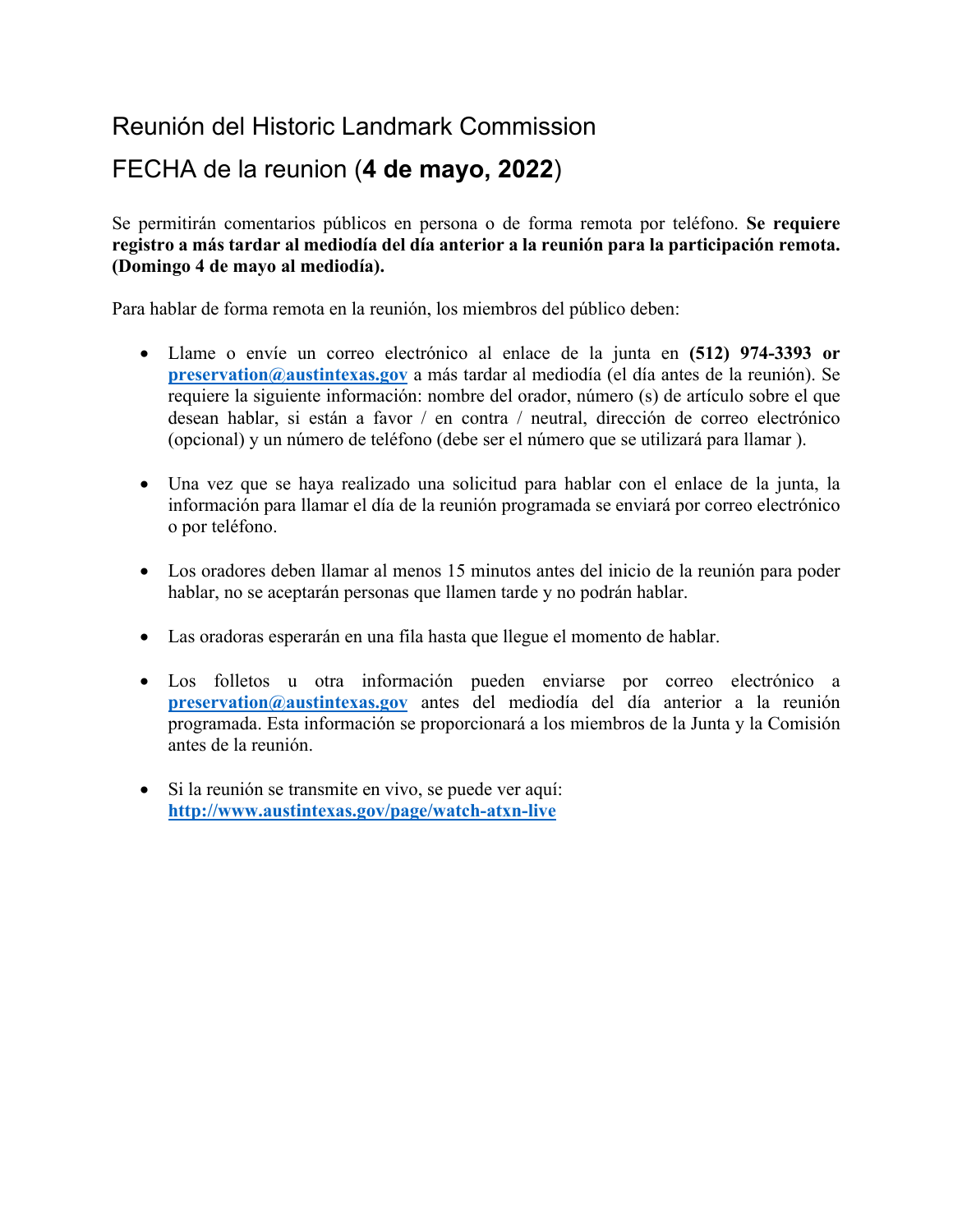

## **HISTORIC LANDMARK COMMISSION WEDNESDAY, May 4, 2022 – 6:00 PM CITY HALL - Council Chambers 301 W. 2nd Street Austin, TX 78701**

Some members of the Commission may be participating by videoconference. The meeting may be viewed online at: http://www.austintexas.gov/page/watch-atxn-live.

#### **COMMISSION MEMBERS:**

| Terri Myers, Chair              | <b>Kelly Little</b>    |
|---------------------------------|------------------------|
| <b>Ben Heimsath, Vice Chair</b> | <b>Trey McWhorter</b>  |
| <b>Anissa Castillo</b>          | <b>Blake Tollett</b>   |
| <b>Witt Featherston</b>         | <b>Beth Valenzuela</b> |
| <b>Kevin Koch</b>               | <b>Caroline Wright</b> |
| <b>Carl Larosche</b>            |                        |

# **AGENDA**

## **CALL TO ORDER**

#### **PUBLIC COMMUNICATION: GENERAL**

The first (10) speakers who register to speak no later than noon the day before the meeting will be allowed a three-minute allotment to address their concerns regarding items not posted on the agenda.

#### **1. APPROVAL OF MINUTES**

- **A.** February 28, 2022 Offered for consent approval
- **B.** March 28, 2022 Offered for consent approval

#### **2. BRIEFINGS**

- **A. Flat Top Fences City of Austin Community Engagement Office** Presenter: Mayra Rivera
- **B. Proposed rehabilitations in Sixth Street National Register district** Presenter: Richard Suttle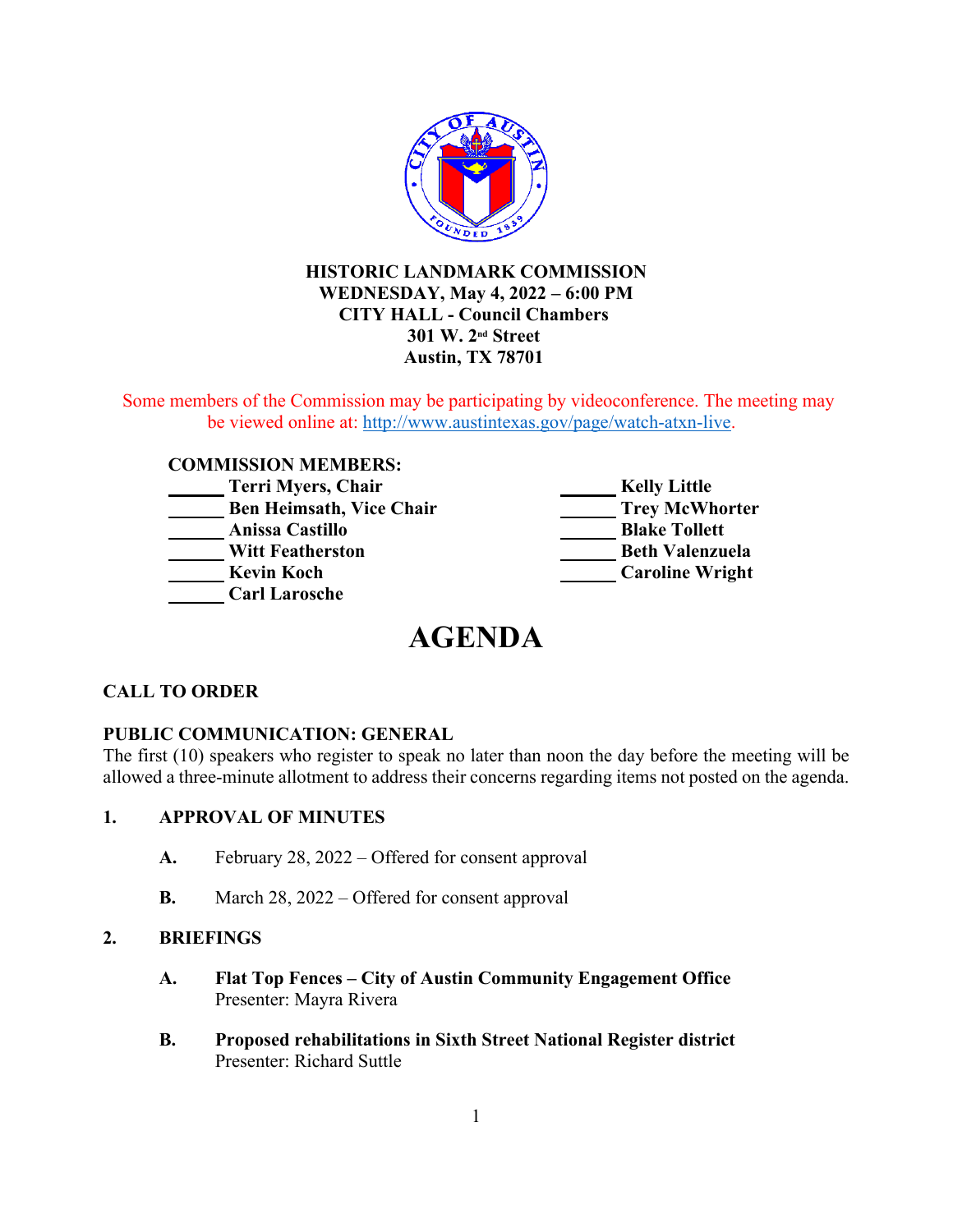## **3. PUBLIC HEARINGS**

- **A. Discussion and Possible Action on Applications for Historic Zoning, Discussion and Action on Applications for Historic District Zoning, and Requests to Consider Initiation of Historic Zoning Cases** 
	- **A.1. PR-2021-137925 1505 Forest Trl. Discussion (postponed February 28, 2022) Council District 10** Proposal: Commission-initiated historic zoning. Owner's agent: Carolina Escamilla City Staff: Elizabeth Brummett, Historic Preservation Office, 512-974-1264 Staff Recommendation: In consideration of the applicant's withdrawal of the demolition permit application and intent to retain the historic house while constructing additional housing on site, staff recommends that the Commission not pursue historic zoning.

#### **A.2. PR-2021-195456 – 1617 New York Ave. – Consent postponement to June 1, 2022 (postponed March 28, 2022) Council District 1**

Proposal: Commission-initiated historic zoning. Owner's agent: Holly Arthur

City Staff: Kalan Contreras, Historic Preservation Office, 512-974-2727 Committee Feedback: Relocate the chimney to avoid disrupting the existing gable end and window. Retain the historic-age window for later replacement. Staff Recommendation: Grant the applicant's postponement request.

## **A.3. PR-2022-014784 – 1403 E. Cesar Chavez St. – Discussion (postponed March 28, 2022)**

## **Council District 3**

Proposal: Commission-initiated historic zoning. Owner's agent: Robert Abbott City Staff: Kimberly Collins, Historic Preservation Office, 512-978-1801 Staff Recommendation: Consider recommending historic zoning.

## **A.4. DA-2022-007262 – 301 W 6th St. – Discussion Council District 9**

Proposal: Commission-initiated historic zoning. Owner's agent: Dave Anderson City Staff: Kalan Contreras, Historic Preservation Office, 512-974-2727 Staff Recommendation: Consider recommending historic zoning.

## **B. Discussion and Possible Action on Applications for Certificates of Appropriateness**

**B.1. HR-2022-036714 – 4314 Avenue H. – Consent Hyde Park Local Historic District Council District 9**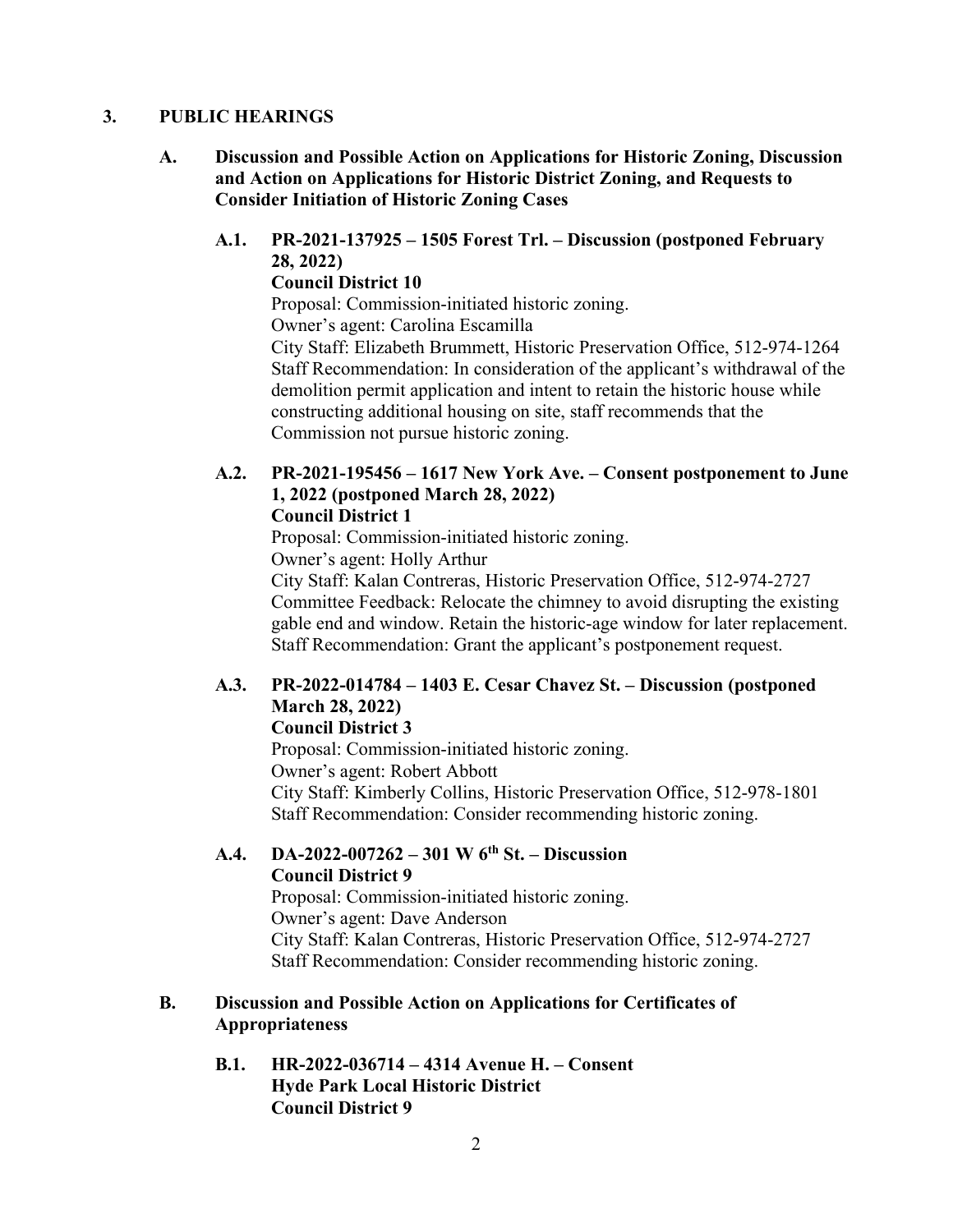Proposal: Addition/remodel. Applicant: Lindsay Shillington City Staff: Kalan Contreras, Historic Preservation Office, 512-974-2727 Committee Feedback: None Staff Recommendation: Approve as proposed.

#### **B.2. HR-2022-049609 – 2001 Rosewood Ave. – Consent Rosewood Courts Council District 1** Proposal: Exterior restoration.

Applicant: Marsi Puente City Staff: Elizabeth Brummett, Historic Preservation Office, 512-974-1264 Staff Recommendation: Approve the application.

#### **B.3. HR-2022-050309 – 2300 Windsor Rd. – Consent McCrummen-Wroe House Council District 10**

Proposal: Side and rear addition/remodel.

Applicant: Anna Grasso

City Staff: Kimberly Collins, Historic Preservation Office, 512-978-1801 Committee Feedback: The ARC Committee agreed that the semi-circular back porch addition likely dates from the 1980s or later and is not significant. ARC requested the investigation of the back, corner porch- specifically to open present masonry columns looking for evidence of the original wood porch columns inside. If any original material was found this historic fabric would need to be retained. The applicant investigated the columns and provided evidence that the original wooden porch columns were not inside.

Staff Recommendation: Approve and release the plans as proposed.

### **C. Discussion and Possible Action on Applications for Permits within National Register Districts**

**C.1. HR-2021-154877 – 1411 Ethridge Ave. – Discussion (postponed October 25, 2022)** 

## **Old West Austin National Register District Council District 10**

Proposal: Demolish a contributing building.

Applicant: Rebecca Burrisk

City Staff: Kalan Contreras, Historic Preservation Office, 512-974-2727 Staff Recommendation: Consider initiating historic zoning. Should the Commission decide against initiation, approve the application upon receipt of a City of Austin Documentation Package.

**C.2. HR-2022-001198 – 804 Rutherford Pl. – Consent postponement to June 1, 2022 (postponed March 28, 2022) Travis Heights – Fairview Park National Register District Council District 9**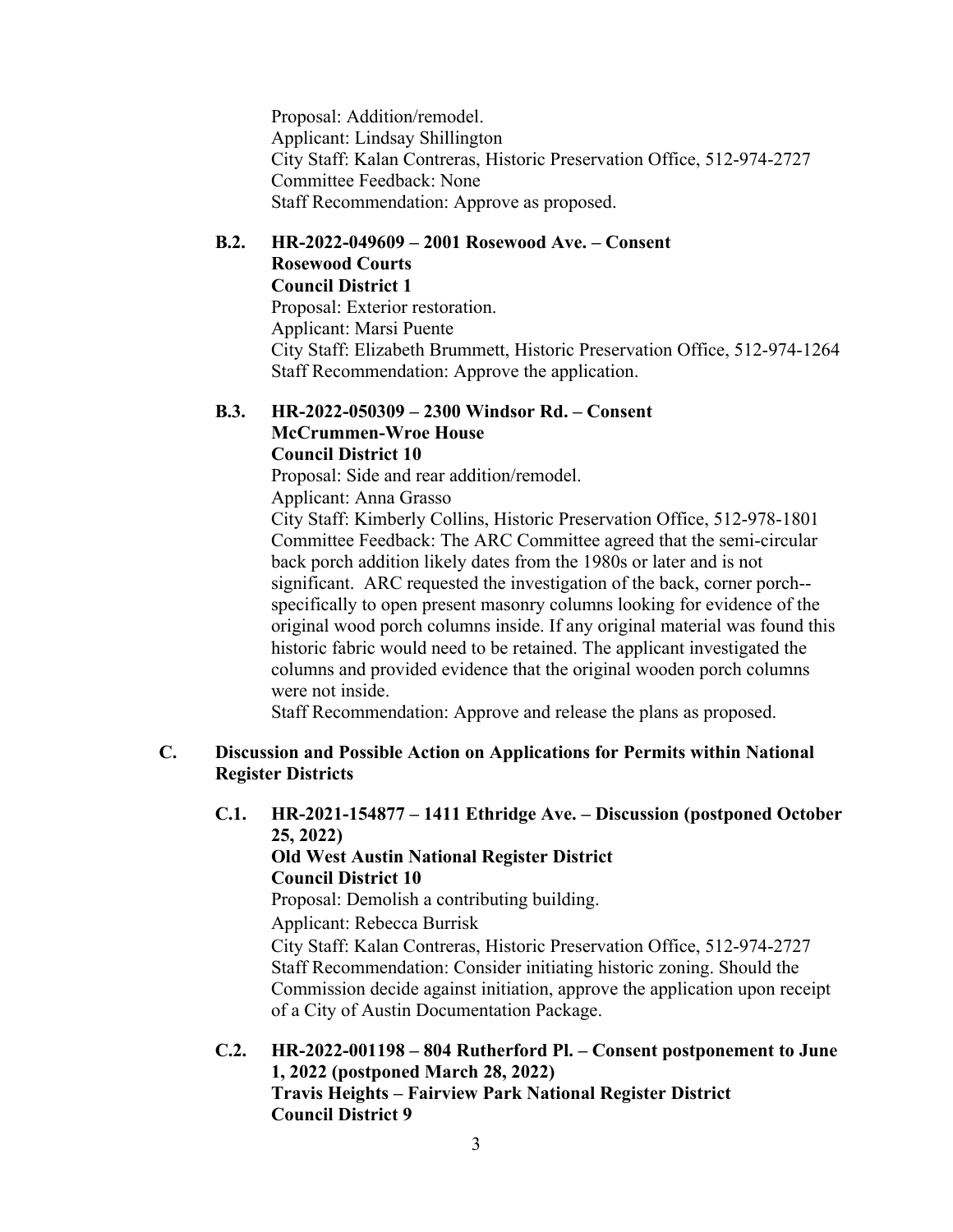Proposal: Demolish a contributing building and build new construction. Applicant: Vance Cobb City Staff: Kalan Contreras, Historic Preservation Office, 512-974-2727 Staff Recommendation: Grant the applicant's postponement request.

#### **C.3. PR-2021-200516 – 512 E. Monroe St. – Consent postponement to June 1, 2022 (postponed March 28, 2022) Travis Heights – Fairview Park National Register District Council District 9**

Proposal: Demolish a contributing building and build new construction. Applicant: Linda Sullivan

City Staff: Kalan Contreras, Historic Preservation Office, 512-974-2727 Staff Recommendation: Grant the applicant's postponement request.

## **C.4. HR-2022-016431 – 1803 Kenwood Ave. – Consent (postponed March 28, 2022)**

## **Travis Heights – Fairview Park National Register District Council District 9**

Proposal: Demolish a circa 1937 single-story residence and replace it with a new construction single-family residence.

Applicant: Ben Goudy

City Staff: Kimberly Collins, Historic Preservation Office, 512-978-1801 Staff Recommendation: Comment on the plans, encouraging the applicant to make design modifications to be compatible with the Travis Heights National Register district and rehabilitation and adaptive reuse, then relocation over demolition, but release the permit upon completion of a City of Austin Documentation Package.

## **C.5. PR-2022-002404 – 1315 & 1317 Newning Ave. – Applicant requested postponement to June meeting (postponed March 28, 2022) Travis Heights – Fairview Park National Register District Council District 9**

Proposal: Demolish a contributing building. Applicant: Jorden Russell & Ricca Keepers City Staff: Kimberly Collins, Historic Preservation Office, 512-978-1801 Staff Recommendation: Grant the applicant's postponement request.

## **C.6. HR-2022-026102 – 1205 Alta Vista Ave. – Consent (postponed March 28, 2022)**

## **Travis Heights – Fairview Park National Register District Council District 9**

Proposal: Demolish a contributing building and build new construction. Applicant: Christopher Zuniga

City Staff: Kalan Contreras, Historic Preservation Office, 512-974-2727 Staff Recommendation: Approve the application upon completion of a City of Austin Documentation Package.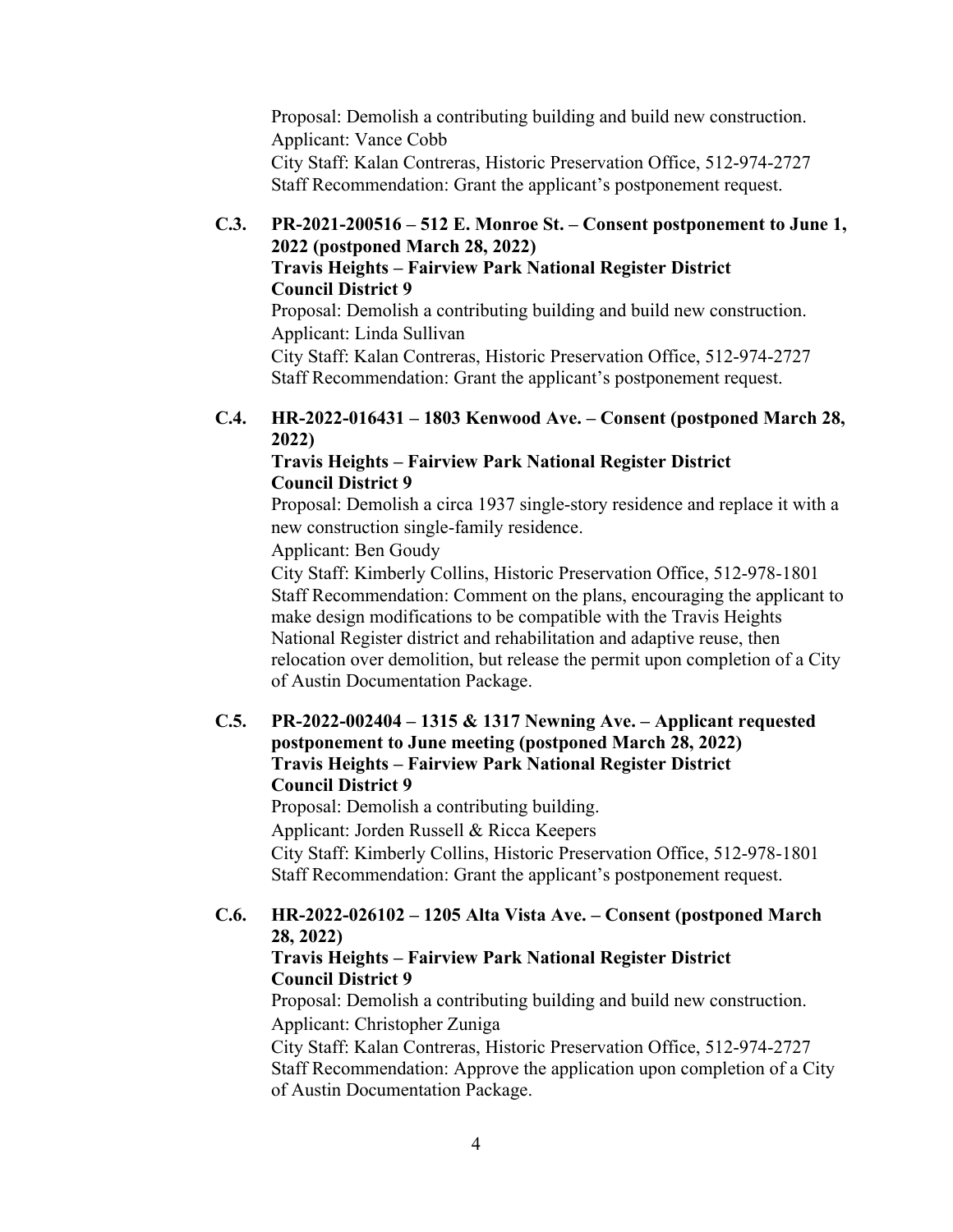### **C.7. HR-2022-045738 – 303 E. Live Oak St. – Consent Travis Heights – Fairview Park National Register District Council District 9**

Proposal: Build new construction.

Applicant: Roy Jensen

City Staff: Kimberly Collins, Historic Preservation Office, 512-978-1801 Committee Feedback: The ARC found the carport and front porch compatible but felt the rooflines did not blend. ARC requested if the design could have a gable on the facade facing the street, perhaps a center gable presence on the single-story to add a more traditional profile to the street. The ARC suggested looking at 307 Live Oak's Mission Revival style for design cues and patterns. The ARC also suggested the 1st-floor porch could be a more substantial. ARC appreciated the attention the design paid to the historical patterns of the street with the placement of the carport on the side. The design was generally found proper in size, massing, and orientation. Staff Recommendation: Comment on and release the plans as proposed.

## **C.8. HR-2022-049637 – 1707 Alta Vista Ave. – Consent Travis Heights – Fairview Park National Register District Council District 9**

Proposal: Demolish a garage and build new construction. Applicant: Linda Sullivan City Staff: Kalan Contreras, Historic Preservation Office, 512-974-2727 Staff Recommendation: Comment on and release the plans.

## **C.9. HR-2022-051589 – 1503 Alta Vista Ave. – Consent Travis Heights – Fairview Park National Register District Council District 9**

Proposal: Build new construction. Applicant: Matt Catterall City Staff: Kalan Contreras, Historic Preservation Office, 512-974-2727 Staff Recommendation: Comment on and release the plans.

#### **D. Discussion and Possible Action on Applications for Demolition or Relocation**

#### **D.1. PR-2022-037465 – 3412 Foothill Parkway – Consent Council District 10**

Proposal: Demolish a ca. 1955 house. Applicant: Jennifer Smith City Staff: Kalan Contreras, Historic Preservation Office, 512-974-2727 Staff Recommendation: Approve the application upon completion of a City of Austin Documentation Package.

## **D.2. PR-2022-032448 – 2002 Scenic Dr. – Discussion Council District 10**

Proposal: Demolish a ca. 1930 house. Applicant: Stephen Hawkins City Staff: Kimberly Collins, Historic Preservation Office, 512-978-1801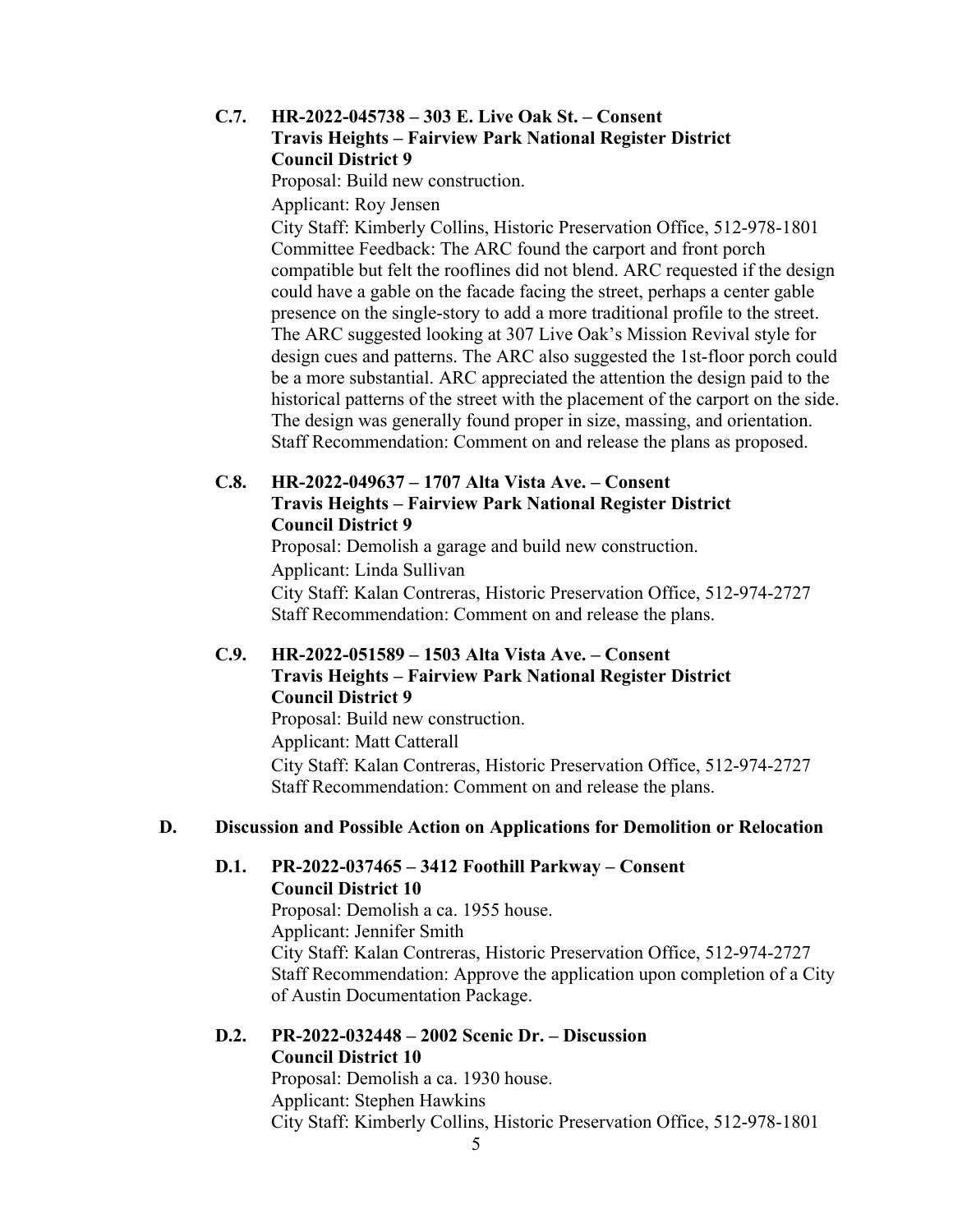Staff Recommendation: Postpone to allow staff to conduct further research. Should the Commission choose not to postpone approve the application upon receipt of a City of Austin Documentation Package.

#### **D.3. PR-2022-033331 – 902 E. 7th St. – Discussion Council District 1**

Proposal: Relocate a ca. 1903-1906 house. Applicant: Francisco Resendiz City Staff: Kalan Contreras, Historic Preservation Office, 512-974-2727 Staff Recommendation: Consider initiating historic zoning based on survey recommendations. Should the Commission decide against initiation, approve the application upon receipt of a City of Austin Documentation Package.

## **D.4. DA-2022-040962 – 201-211 W. 4th St., 310-312 Colorado St. – Discussion Council District 9**

Proposal: Total demolition of ca. 1930-1936 buildings with reconstruction of selected façades.

Applicant: Michele Rogerson Lynch

City Staff: Elizabeth Brummett, Historic Preservation Office, 512-974-1264 Committee Feedback: Retain façades in place or ensure accuracy in reconstruction; consider retaining masonry at the corner of  $4<sup>th</sup>$  and Colorado; do not plant greenery behind the parapets.

Staff Recommendation: In consideration of the applicant's commitment to reconstruct selected building façades, release the associated permits upon completion of a City of Austin Documentation Package.

#### **D.5. DA-2022-040962 – 213 W. 4th St. – Discussion Council District 9**

Proposal: Total demolition of ca. 1936 building with reconstruction of façade. Applicant: Michele Rogerson Lynch

City Staff: Elizabeth Brummett, Historic Preservation Office, 512-974-1264 Committee Feedback: Retain façades in place or ensure accuracy in reconstruction; consider retaining masonry at the corner of  $4<sup>th</sup>$  and Colorado; do not plant greenery behind the parapets.

Staff Recommendation: In consideration of the applicant's commitment to reconstruct the building façade, release the associated permits upon completion of a City of Austin Documentation Package.

#### **D.6. DA-2022-011968 – 209 & 213 W. 5th St. – Consent Council District 9**

Proposal: Demolish ca. 1918 and ca. 1919 commercial buildings Applicant: Paula Knight

City Staff: Elizabeth Brummett, Historic Preservation Office, 512-974-1264 Staff Recommendation: Encourage rehabilitation and adaptive reuse, then relocation over demolition, but release the permit upon completion of a City of Austin Documentation Package.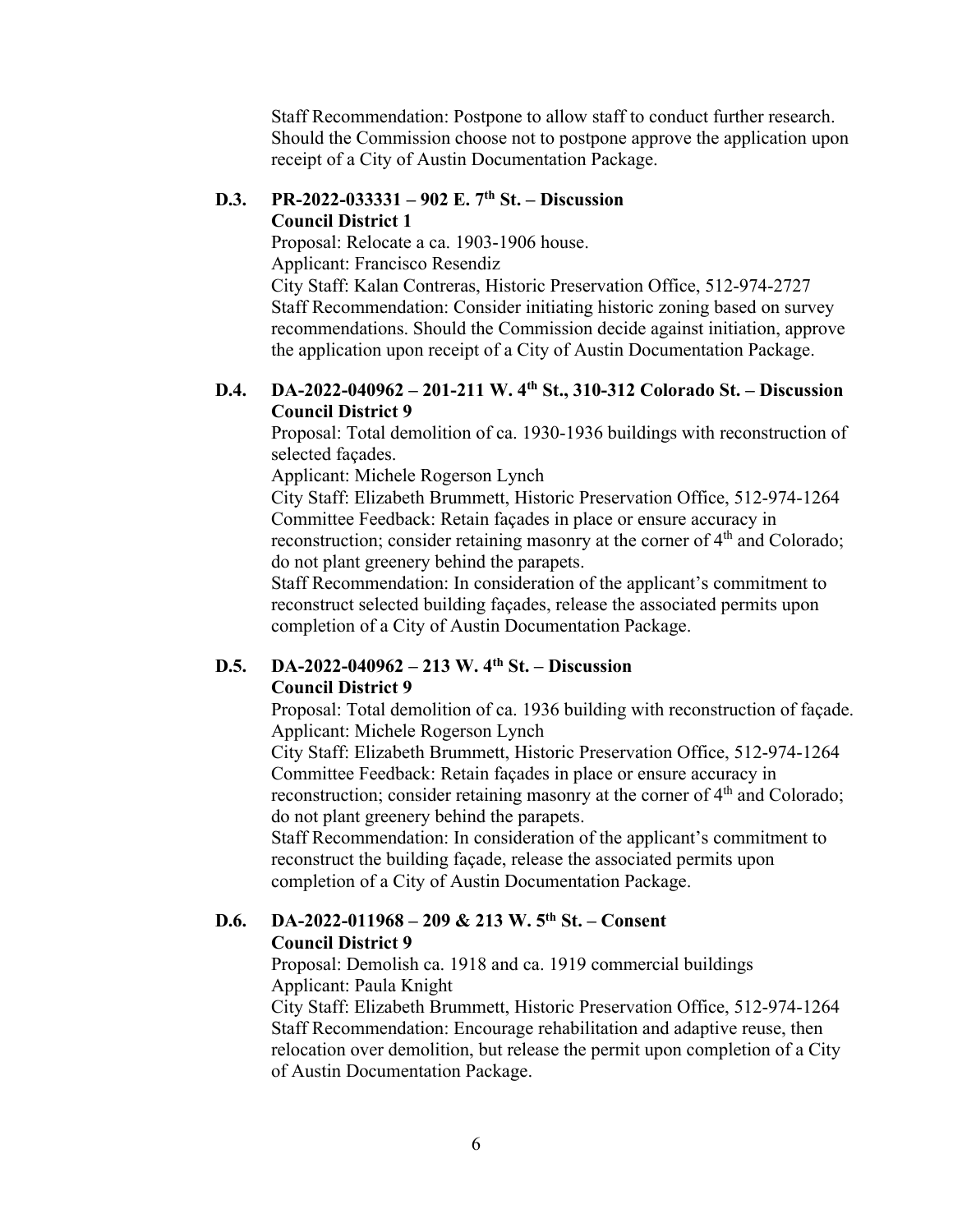#### **D.7. SP-2020-0297C – 1100 E. 5th St. – Discussion Council District 3**

Proposal: Demolish a ca. 1948 Quonset hut. Applicant: Cristina Cordoba City Staff: Kalan Contreras, Historic Preservation Office, 512-974-2727 Staff Recommendation: If the Commission feels that the warehouse's associations are individually significant, consider initiation of historic zoning. Should the Commission decide against initiation, approve the application upon receipt of a City of Austin Documentation Package.

## **D.8. PR-2022-045223 – 2905 Stratford Dr. –Consent Council District 8**

Proposal: Demolish a ca. 1955 house and 1965 carport. Applicant: Linda Sullivan City Staff: Kalan Contreras, Historic Preservation Office, 512-974-2727 Staff Recommendation Approve the application upon completion of a City of Austin Documentation Package.

## **E. Discussion and Possible Action on Demolition by Neglect Cases**

**E.1.** No items.

## **F. Discussion and Possible Action on Applications for Tax Abatement for Rehabilitation of Property in a Local Historic District**

**F.1. 4211 Avenue C – Consent Hyde Park Local Historic District Council District 9**  Proposal: Tax abatement application Applicant: Tere O'Connell City Staff: Kalan Contreras, Historic Preservation Office, 512-974-2727 Staff Recommendation: Approve the abatement.

## **F.2. 1105 Castle Court – Consent Hyde Park Local Historic District Council District 9**  Proposal: Tax abatement application Applicant: Tere O'Connell City Staff: Kalan Contreras, Historic Preservation Office, 512-974-2727 Staff Recommendation: Approve the abatement.

## **4. COMMISSION AND STAFF ITEMS**

- **A. Officer Elections**
- **B. Discussion and Possible Action on Committee Reports** 
	- **B.1. Architectural Review Committee**
	- **B.2. Operations Committee**